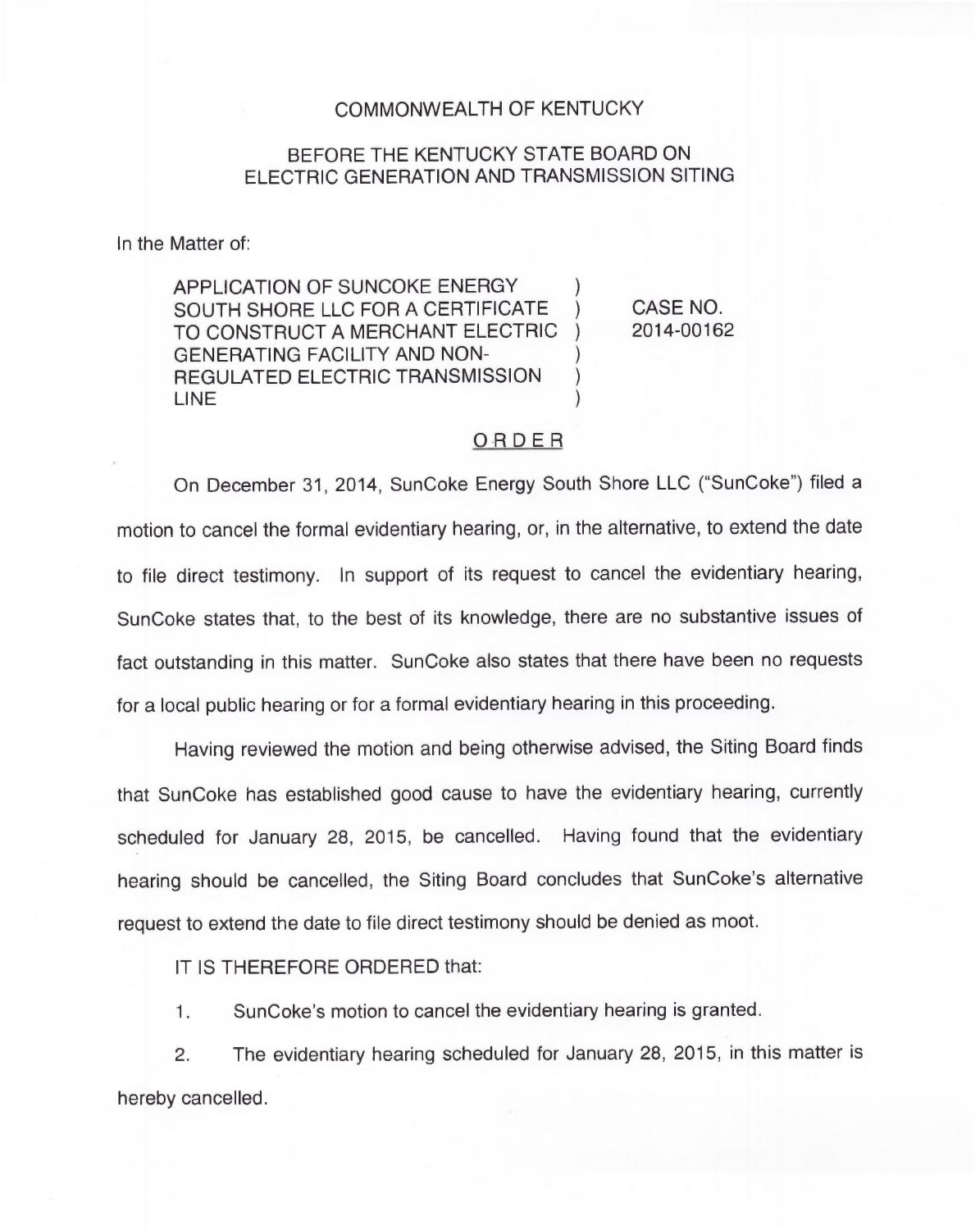3. SunCoke's alternative request for an order extending the date to file direct testimony is denied as moot.

This case shall be taken under submission for decision based upon the  $4.$ existing record and a final order shall be issued on or before February 20, 2015.

> By the Kentucky State Board on Electric Generation and Transmission Siting



**ATTE** Executive Director

Case No. 2014-00162